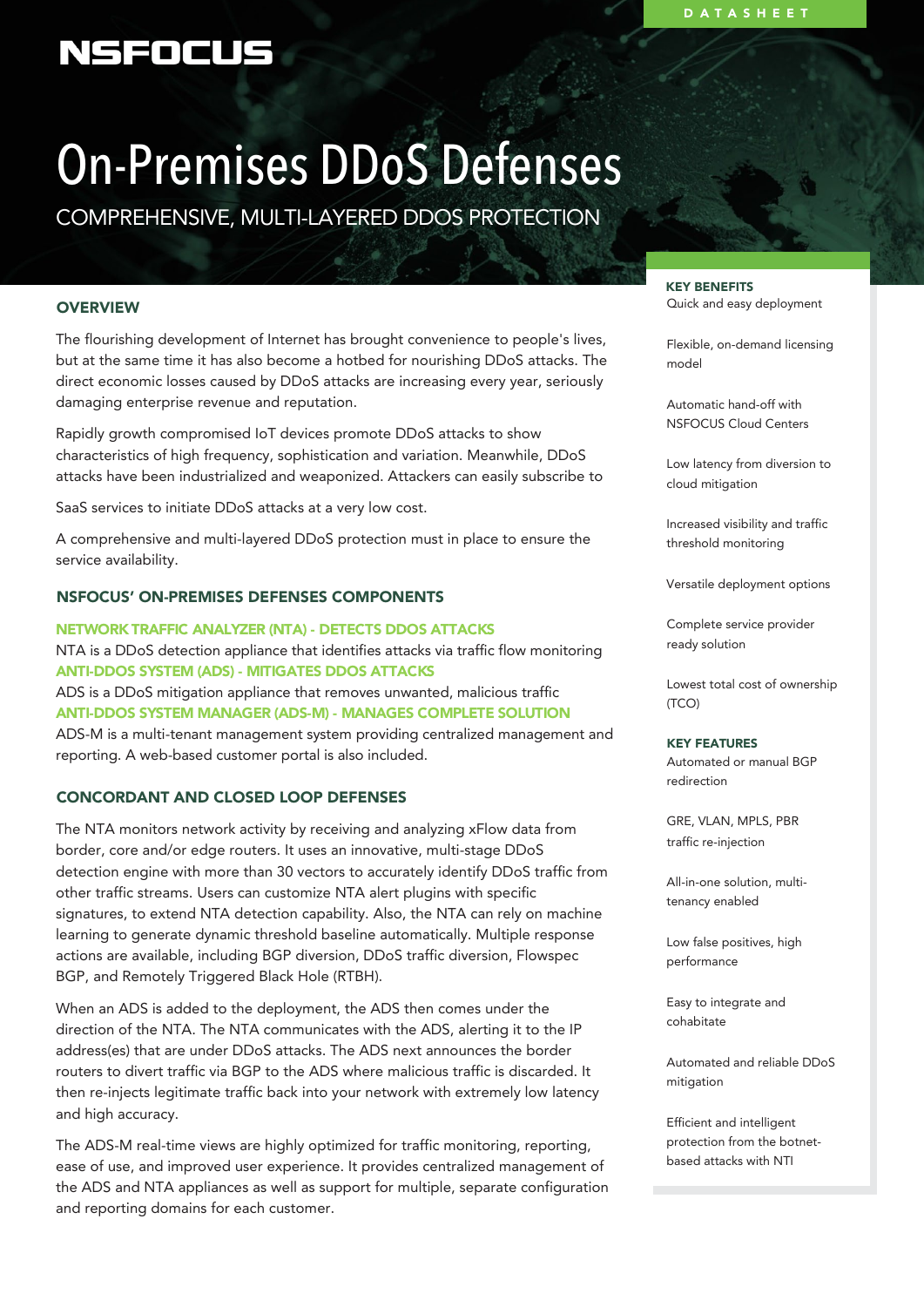

#### INDUSTRY-LEADING ACCURACY AND PRECISE MITIGATION

With more than 20 years of internationally-recognized forefront protection research and combat experience, NSFOCUS On-Premises DDoS Defenses are able to protect against volumetric, application and web application attacks in seconds, including DNS, HTTP/S floods, UDP/TCP amplification attacks, low and slow attacks and etc. Unlike products from other vendors, NSFOCUS On-Premises DDoS Defenses don't require place any additional WAF modules to mitigate webapplication attacks, making the security simple and reducing the cost and complexity of management. Plus, ADS supports fine-grained protection, such as URL-based protection and differentiated PC and APP traffic protection, ensuring customer service availability macro to micro. Also, both ADS and NTA can integrate with NSFOCUS Threat Intelligence (NTI) to protect from botnet-based attacks.

## SCALABILITY PERFORMANCE AND EASY TO DEPLOY

The ADS is typically deployed at the ingress of your network, while the NTA and ADS-M appliances can be installed at any location in your network. The ADS series include models that range from 200Mbps to 400Gbps of DDoS mitigation capacity that support flexible licensing, so customers can subscribe as much mitigation capacity as needed. ADS can also be deployed as a cluster to protect the largest and most demanding network environment against the most extreme volumetric and application-layer DDoS attacks. Virtualization of ADS, NTA and ADS-M is available, which is easy to implement and save CAPAX. The open and documented API further simplifies integration of the system into your network by providing a programmatic interface that can be used to automate labor intensive tasks.

#### MULTI-TENANT, CENTRALIZED MANAGEMENT WITH HIGH VISIBILITY

The centralized management system ADS-M supports not only central configuration of ADS and NTA, but also provides comprehensive reports and monitoring dashboards. Based on the multi-tenant design concept, administrators can monitor traffic and attack conditions from perspective of each tenant as well as global with multi-dimensional graphical displaying.

Extensive reporting options include information on attack types, attack targets, protocols, ports, network status, alert information, device logs, and more. The ADS-M also supports a customizable "customer portal" designed for providers who desire to offer Managed DDoS Services. This portal allows providers to offer web-based access to their customers for traffic analysis, reporting, and analytics.

#### NSFOCUS HYBRID DDOS DEFENSES

Nearly all industry experts recognize the fact that defeating the broad spectrum of DDoS attacks requires more than just cloud DDoS defenses, and more than just on-premises defenses. It requires both. From volumetric DDoS attacks to lowand-slow DDoS attacks, the best approach to defeat all DDoS attacks requires a combination of on-premises defenses and cloud defenses – called Hybrid DDoS Defenses. NSFOCUS supports fully automatic diversion without any manual intervention.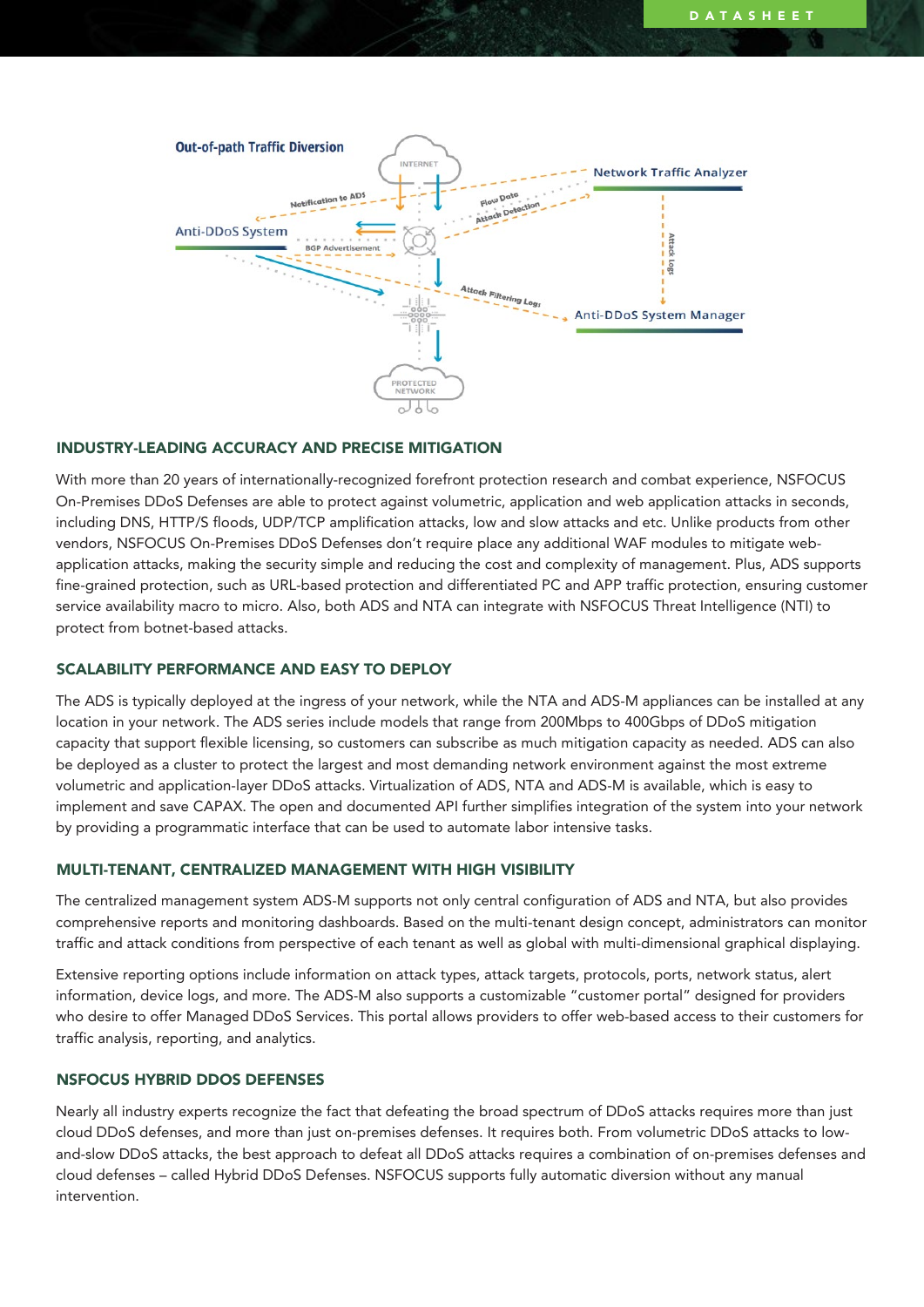# SOFTWARE SPECIFICATIONS – ADS

#### DDoS Protection

- » Comprehensive, multi-layered protection against volumetric, application, and web application attacks
- » Multi-protocol support and advanced inspection including TCP/UDP/ICMP/ HTTP/ HTTPS/DNS/SIP floods, Amplification attacks (NTP/SSDP/SNMP/CHARGEN/ Memcached), fragments floods, connection exhaustion, header manipulation and more
- » Integrated with NSFOCUS Threat Intelligence
- » Outstanding Reflection/Amplification DDoS attacks protection
- Support both of HTTP and HTTP/2 for client authentication in the application-layer DDoS protection

#### DDoS Mitigation Algorithms

- » RFC Checks, Black Filter Lists, NTI Black Filter Lists, White Filter Lists, GEOIP Filter Lists, Access Control Lists
- » TCP Regular Expression Filtering, TCP SYN Source IP Rate Limit, TCP SYN Source Bandwidth Limit, TCP SYN Time Sequence Check, TCP Fragment Control, TCP Watermark Check, TCP Pattern Matching
- » SYN Check, ACK Check, Port Check, Connection

#### SOFTWARE SPECIFICATIONS – NTA

#### Management

- » Protocols: HTTP, SNMP, Email, Syslog
- » Authentication: Local database, Radius
- API: web services for reporting and automated configuration

## Virtual ADS

» Virtual ADS KVM platform available

#### Flow Monitoring

» sFlow-v4/v5, Netflow-v5/v9, NetStream-v5, Flexible Netflow, IPFIX

#### DDoS Detection Algorithms

» SYN/ACK/UDP/ICMP/IGMP/HTTP/HTTPS/DNS/LAN D/SIP/Null Protocol/TCP NULL/TCP Flag Abuse/DNS Query/DNS Response/NTP Amplification/SSDP Amplification/SNMP Amplification /CHARGEN Amplification/Memcache Amplification/CLDAP Amplification/MSSQL Amplification, Abnormal Private IP, Dark IP, Traffic anomaly,

#### Traffic Diversion

- » ADS Diversion
- **BGP** Diversion
- » Null-Route Diversion
- » FlowSpec BGP
- Virtual NTA
- » Virtual NTA on VMware and KVM platform available
- » DNS Rate-Limiting, DNS TCP-BIT Check, DNS CNAME Check, DNS Retransmission, DNS Keyword Checking
- » HTTP Keyword Checking, HTTP Authentication, HTTP Dynamic Script, HTTP FCS Check, HTTP Pattern Matching Check, HTTP Slow Attack Check
- » IP Behavior Analysis, Trusted Source IP Control, Empty Connection Check
- » HTTPS SSL Connection Control, HTTPS Authentication
- » SIP Authentication

Exhaustion, URL-ACK Filter Lists, Anti- spoofing, Protocol ID Check

- » ICMP Fragment Control, ICMP Traffic Control
- » UDP Regular Expression Filtering, UDP Payload Check, UDP Fragment Control, UDP Packet Length Check, UDP Traffic Control, UDP Watermark Check, UDP Pattern Matching, Reflection Amplification Rules

#### IP Protocols

- » Addressing: IPv4/v6
- » Routing: BGP, OSPF, RIP, IS-IS, static routing, and PBR
- Data link and network layer: MPLS, GRE, VLAN (802.1q)

Inbound/outbound traffic anomaly of geolocation/IP group

- » Auto-learning baseline
- » False source IP detection
- » Integrate with NSFOCUS Threat Intelligence
- » Botnet, C&C, and Cryptominer detection

#### Management Interfaces and Reporting

- » Formatting: XML, PDF, CSV
- » SNMP GET/Trap, syslog, Email, Flow data forwarding
- » Scheduled Email report
- » Traffic Report, DDoS Attack Report, Bogus Source IP Report, Traffic Comparison Report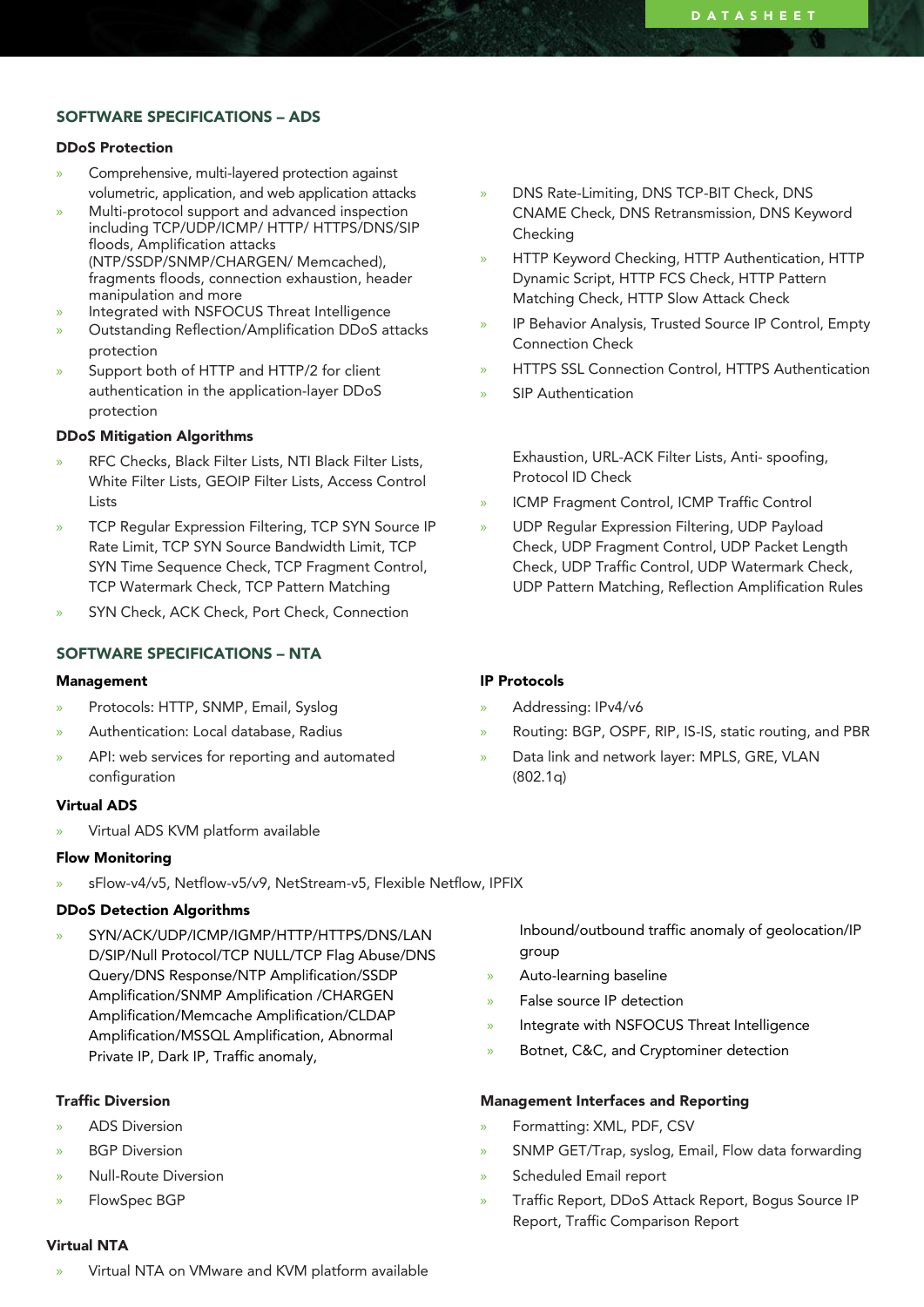# SOFTWARE SPECIFICATIONS – ADS-M

# Centralized Management and Configuration

- » Devices: add, delete and configure
- » Monitoring: Overview, DDoS Traffic Monitoring, Net Traffic Monitoring, Attack Events, Countermeasures
- » Security Policy Configuration

#### Role-Based Management Authentication

- » System Administrator
- » Device Config Administrator
- » Region Administrator
- » Audit User
- » Custom Access User
- » Region User

#### Virtual ADS-M

» Virtual ADS-M on VMware and KVM platform available

# PERFORMANCE – HARDWARE ADS

#### Reporting

- » Attack events, attack summaries, traffic trends
- » Extensive logging: attack summary, traffic alerts, performance, link state, authentication activity
- » Real-time and historical reporting
- » Scheduled Email report

| <b>Model</b>                                                                     | ADSNX5-10000/12000                                                                                                                                                                              | <b>ADSNX5-HD8500</b>                                                                                                 | <b>ADSNX5-8000</b>                                                     |
|----------------------------------------------------------------------------------|-------------------------------------------------------------------------------------------------------------------------------------------------------------------------------------------------|----------------------------------------------------------------------------------------------------------------------|------------------------------------------------------------------------|
| <b>Mitigation Capacity</b>                                                       | 240Gbps/400Gbps<br>149,942,000pps/297,600,000pps                                                                                                                                                | 80Gbps<br>59,520,000pps                                                                                              | 40Gbps<br>29,760,000pps                                                |
| <b>Interfaces</b>                                                                | 1*RJ45 Serial,<br>1*GE Copper,<br>1*USB<br>Optional Interface Card (choose one):<br>16*10GE SFP+ and 4*GE Copper (ADS 10000 2*USB,<br>only)<br>Or 2*100GE CXP + 20*10GE SFP+(ADS 10000<br>only) | 1*RJ45 Serial.<br>2*GE Copper,<br>4*Extension Slot                                                                   | 1*RJ45 Serial,<br>2*GE Copper,<br>$2*$ USB.<br>4*Extension Slot        |
| <b>Optional Network</b><br><b>Interface Modules for</b><br><b>Extension Slot</b> | 2-ports 100GE CXP and 20-ports 10GE SFP+<br>6-ports 100GE QSFP28 and 4-ports 40GE<br>QSFP+ and 16*10GE SFP+<br>16-ports 10GE SFP+ and 4-ports GE Copper                                         | 4-ports GE Copper<br>8-ports GE Copper<br>4-ports GE SFP<br>8-ports GE SFP<br>2-ports 10GE SFP+<br>4-ports 10GE SFP+ | 8-ports GE Copper<br>8-ports GE SFP<br>2-ports 10GE SFP+               |
| <b>Storage</b>                                                                   | 8G CF Card                                                                                                                                                                                      | 128G SSD                                                                                                             | 2G CF Card                                                             |
| Dimensions (W*D*H)                                                               | 19"x27"x10.5"<br>6 RU                                                                                                                                                                           | 17.4"x24.6"x3.5"<br>2 RU                                                                                             | 17.4"x24.6"x3.5"<br>2 RU                                               |
| Weight                                                                           | 121.25 lbs (55 kg)                                                                                                                                                                              | 46.29 lbs (21 kg)                                                                                                    | 36.38 lbs (16.5 kg)                                                    |
| <b>Environmental</b>                                                             | Operating:<br>32-113° F (0-45° C)<br>Storage:<br>-40-158° F (-40-70° C)                                                                                                                         | Operating:<br>32-104° F (0-40° C)<br>Storage:<br>-4-176° F (-20-80° C)                                               | Operating:<br>41-104° F (5-40° C)<br>Storage:<br>14-176° F (-10-80° C) |
| Power                                                                            | AC/DC Five Power Supply (6000W total)                                                                                                                                                           | AC/DC Dual Power Supply (300W total) [500W total)                                                                    | <b>AC/DC Dual Power Supply</b>                                         |
| MTBF                                                                             | 52,879 hours                                                                                                                                                                                    | 60,000 hours                                                                                                         | 45,000 hours                                                           |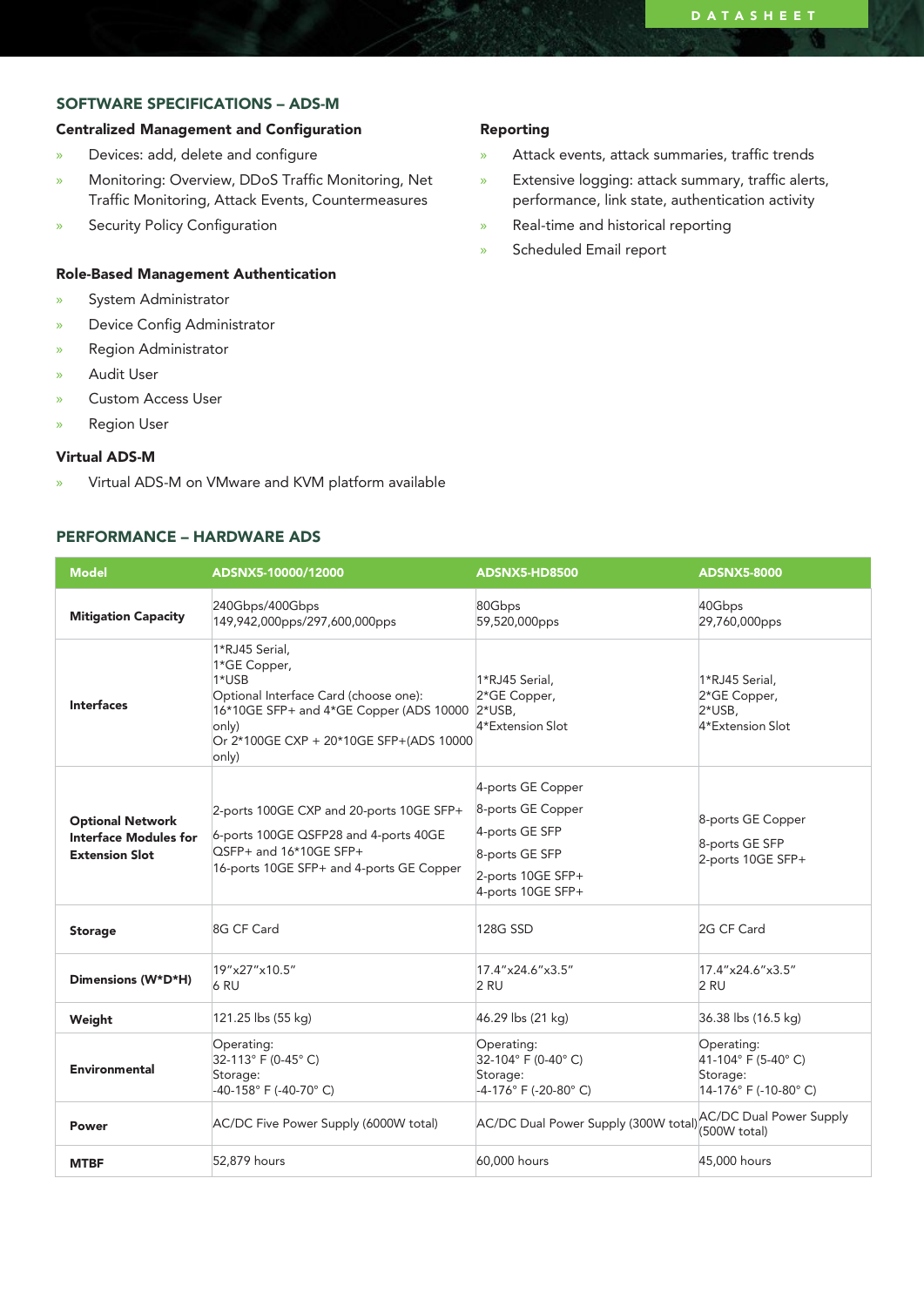| <b>Model</b>                                                                     | <b>ADSNX5-HD6500</b>                                                                                                 | ADSNX5-HD4500                                                                                                        | ADSNX3-HD2500                                                                                                        |
|----------------------------------------------------------------------------------|----------------------------------------------------------------------------------------------------------------------|----------------------------------------------------------------------------------------------------------------------|----------------------------------------------------------------------------------------------------------------------|
| <b>Mitigation Capacity</b>                                                       | 40Gbps<br>29,760,000pps                                                                                              | 20Gbps<br>14,880,000pps                                                                                              | 4Gbps<br>2,976,000pps                                                                                                |
| <b>Interfaces</b>                                                                | 1*RJ45 Serial,<br>2*GE Copper,<br>$2*$ USB,<br>4*Extension Slot                                                      | 1*RJ45 Serial,<br>2*GE Copper,<br>$2*$ USB<br>4*Extension Slot                                                       | 1*RJ45 Serial,<br>2*GE Copper,<br>$2*$ USB<br>4*Extension Slot                                                       |
| <b>Optional Network</b><br><b>Interface Modules for</b><br><b>Extension Slot</b> | 4-ports GE Copper<br>8-ports GE Copper<br>4-ports GE SFP<br>8-ports GE SFP<br>2-ports 10GE SFP+<br>4-ports 10GE SFP+ | 4-ports GE Copper<br>8-ports GE Copper<br>4-ports GE SFP<br>8-ports GE SFP<br>2-ports 10GE SFP+<br>4-ports 10GE SFP+ | 4-ports GE Copper<br>8-ports GE Copper<br>4-ports GE SFP<br>8-ports GE SFP<br>2-ports 10GE SFP+<br>4-ports 10GE SFP+ |
| <b>Storage</b>                                                                   | 8G CF Card                                                                                                           | 8G CF Card                                                                                                           | 8G CF Card                                                                                                           |
| Dimensions (W*D*H)                                                               | 17.4"x20.7"x3.5"<br>2RU                                                                                              | 17.13"x22"x1.7"<br>1RU                                                                                               | 17.13"x22"x1.7"<br>1RU                                                                                               |
| Weight                                                                           | 44 lbs (20 kg)                                                                                                       | 21.2 lbs (9.6 kg)                                                                                                    | 21.2 lbs (9.6 kg)                                                                                                    |
| <b>Environmental</b>                                                             | Operating:<br>32-104° F (0-40° C)<br>Storage:<br>-4-176° F (-20-80° C)                                               | Operating:<br>32-104° F (0-40° C)<br>Storage:<br>14-158° F (-10-70° C)                                               | Operating:<br>32-104° F (0-40° C)<br>Storage:<br>14-158° F (-10-70° C)                                               |
| Power                                                                            | AC/DC Dual Power Supply (300W total)                                                                                 | <b>AC Dual Power</b><br>Supply (300W total)                                                                          | <b>AC Dual Power</b><br>Supply (300W total)                                                                          |
| <b>MTBF</b>                                                                      | 60,000 hours                                                                                                         | 86,046 hours                                                                                                         | 86.046 hours                                                                                                         |

# PERFORMANCE –VIRTUAL ADS

| <b>Host</b>                |                                                            |  |  |  |
|----------------------------|------------------------------------------------------------|--|--|--|
| <b>Item</b>                | <b>Recommended Configuration</b>                           |  |  |  |
| <b>CPU</b>                 | Intel(R) Xeon(R) CPU E5-2687W v4 @ 3.00GHz                 |  |  |  |
| <b>Memory</b>              | 128G (at least 32GB free space)                            |  |  |  |
| <b>Hard Disk</b>           | 1TB (at least 10GB free space)                             |  |  |  |
| <b>Operation System</b>    | CentOS                                                     |  |  |  |
| 1000M NIC Support          | 210, 1350, 82571, 82576, 82580 (up to 8)                   |  |  |  |
| 10Gb NIC Support           | 82599, X710/XL710 (up to 4)                                |  |  |  |
| <b>Virtual NIC Support</b> | NIC other than those above (cannot quarantee the capacity) |  |  |  |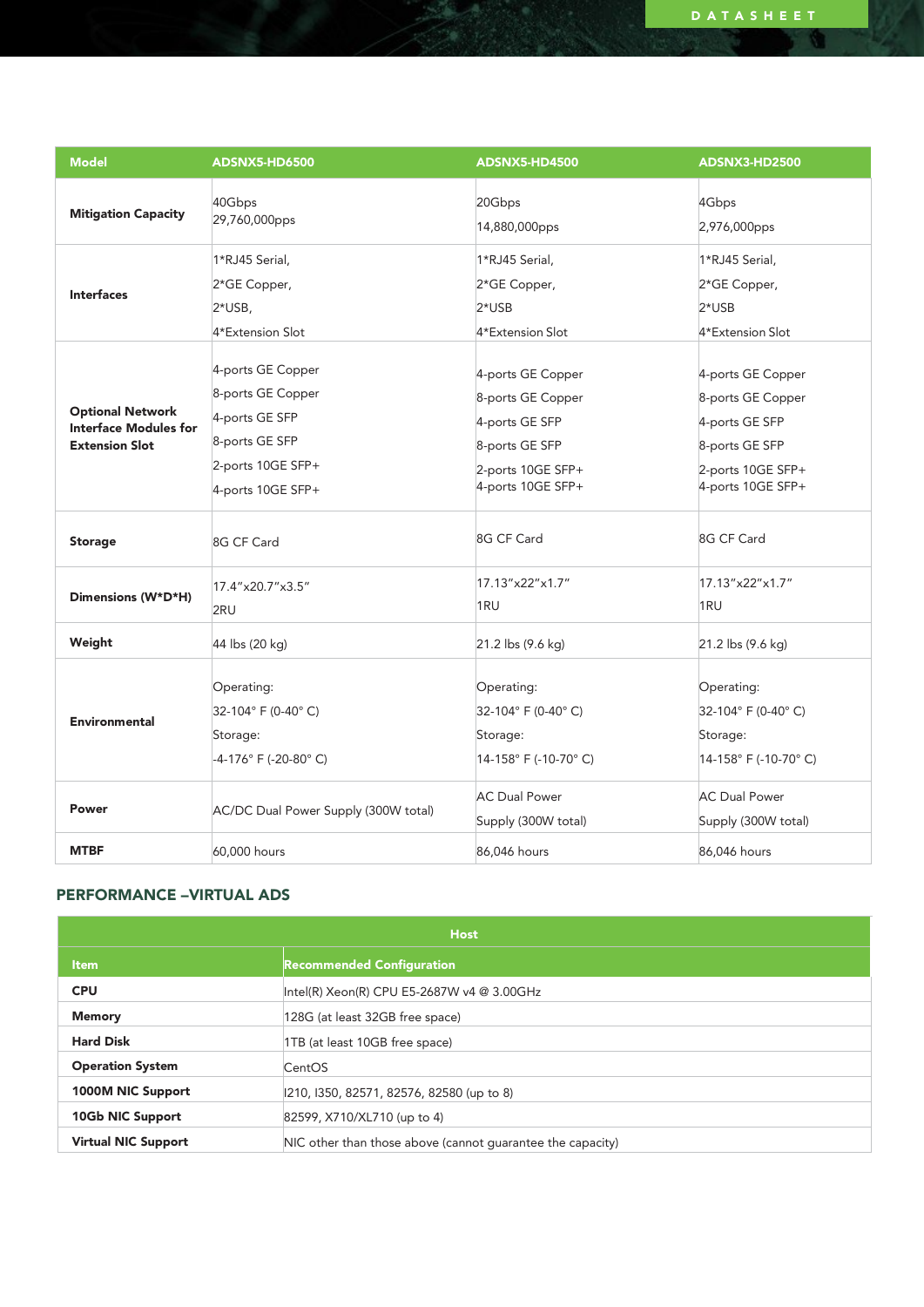| <b>Virtual ADS for KVM</b> |                                                            |                         |     |     |     |  |
|----------------------------|------------------------------------------------------------|-------------------------|-----|-----|-----|--|
| <b>Item</b>                | <b>Recommended Configuration</b>                           |                         |     |     |     |  |
| <b>Hypervisor Support</b>  |                                                            | QEMU KVM 1.5.3 or above |     |     |     |  |
| <b>Mitigation Capacity</b> | 10Gbps<br>40Gbps<br>20Gbps<br>$(@128$ bytes)<br>200M-2Gbps |                         |     |     |     |  |
|                            | <b>CPU Cores</b>                                           |                         |     | 14  | 22  |  |
| <b>Minimum Requirement</b> | <b>Memory</b>                                              | 16G                     | 16G | 16G | 32G |  |
|                            | <b>Storage</b>                                             | 10GB at least           |     |     |     |  |
| <b>License Options</b>     | 200M, 500M, 1G, 2G, 10G, 20G, 40G                          |                         |     |     |     |  |

| <b>Virtual ADS for VMware</b> |                                                            |                          |     |     |     |  |
|-------------------------------|------------------------------------------------------------|--------------------------|-----|-----|-----|--|
| <b>Item</b>                   | <b>Recommended Configuration</b>                           |                          |     |     |     |  |
| <b>Hypervisor Support</b>     |                                                            | VMware ESXi 6.5 or above |     |     |     |  |
| <b>Mitigation Capacity</b>    | 10Gbps<br>40Gbps<br>$(@128$ bytes)<br>20Gbps<br>200M-2Gbps |                          |     |     |     |  |
|                               | <b>CPU Cores</b>                                           |                          |     | 14  | 22  |  |
| <b>Minimum Requirement</b>    | <b>Memory</b>                                              | 16G                      | 16G | 16G | 32G |  |
|                               | <b>Storage</b>                                             | 10GB at least            |     |     |     |  |
| <b>License Options</b>        | 200M, 500M, 1G, 2G, 10G, 20G, 40G                          |                          |     |     |     |  |

# PERFORMANCE –HARDWARE NTA & ADS-M

| <b>NTA</b>                      |                                                                                                                    | <b>ADS-M</b>                     |                                                                                                            |  |
|---------------------------------|--------------------------------------------------------------------------------------------------------------------|----------------------------------|------------------------------------------------------------------------------------------------------------|--|
| <b>ADS-M</b>                    |                                                                                                                    |                                  |                                                                                                            |  |
| <b>Hardware</b>                 | <b>NTA HX3- HD2200</b>                                                                                             | <b>Hardware</b>                  | <b>ADS-M HD2700</b>                                                                                        |  |
| <b>Interfaces</b>               | 2*GE Copper, 1*RJ45 Serial,<br>$2*USB$<br>Up to: $8*10GE$ SFP+<br>Or 32*GE port (copper, SFP-GE-<br>SX, SFP-GE-LX) | <b>Interfaces</b>                | 2*GE Copper, 1*RJ45 Serial, 2*USB<br>Up to: 8*10GE SFP+<br>Or 32*GE port (copper, SFP-GE-SX,<br>SFP-GE-LX) |  |
| Dimensions (W*D*H)              | 17"*22"*3.5"   2RU                                                                                                 | Dimensions (W*D*H)               | 17.1"*22"*3.5"   2RU                                                                                       |  |
| Weight                          | 44 lbs (20kg)                                                                                                      | Weight                           | 44 lbs (20kg)                                                                                              |  |
| <b>Environmental</b>            | Operating: 32-113°F (0-45°C)<br>Storage: -4-149°F(-20-65°C)                                                        | <b>Environmental</b>             | Operating: 32-113°F (0-45°C)<br>Storage: -4-149°F(-20-65°C)                                                |  |
| <b>Hard Disk</b>                | 2T                                                                                                                 | <b>Hard Disk</b>                 | 2T                                                                                                         |  |
| Power                           | <b>AC/DC Dual Power Supply</b><br>(350W total)                                                                     | Power                            | AC/DC Dual Power Supply (350W)<br>total)                                                                   |  |
|                                 |                                                                                                                    | <b>Maximum Managed Devices</b>   | 10*ADS, 5*NTA                                                                                              |  |
| <b>Flow Collection Capacity</b> | 240,000 flows/sec                                                                                                  |                                  |                                                                                                            |  |
| Maximum Number of Monitored80   |                                                                                                                    | <b>Maximum Concurrent Users</b>  | 50                                                                                                         |  |
| <b>Routers</b>                  |                                                                                                                    | <b>Maximum Number of Regions</b> | 1024                                                                                                       |  |
| <b>MTBF</b>                     | 60,000 hours                                                                                                       | <b>MTBF</b>                      | 60,000 hours                                                                                               |  |